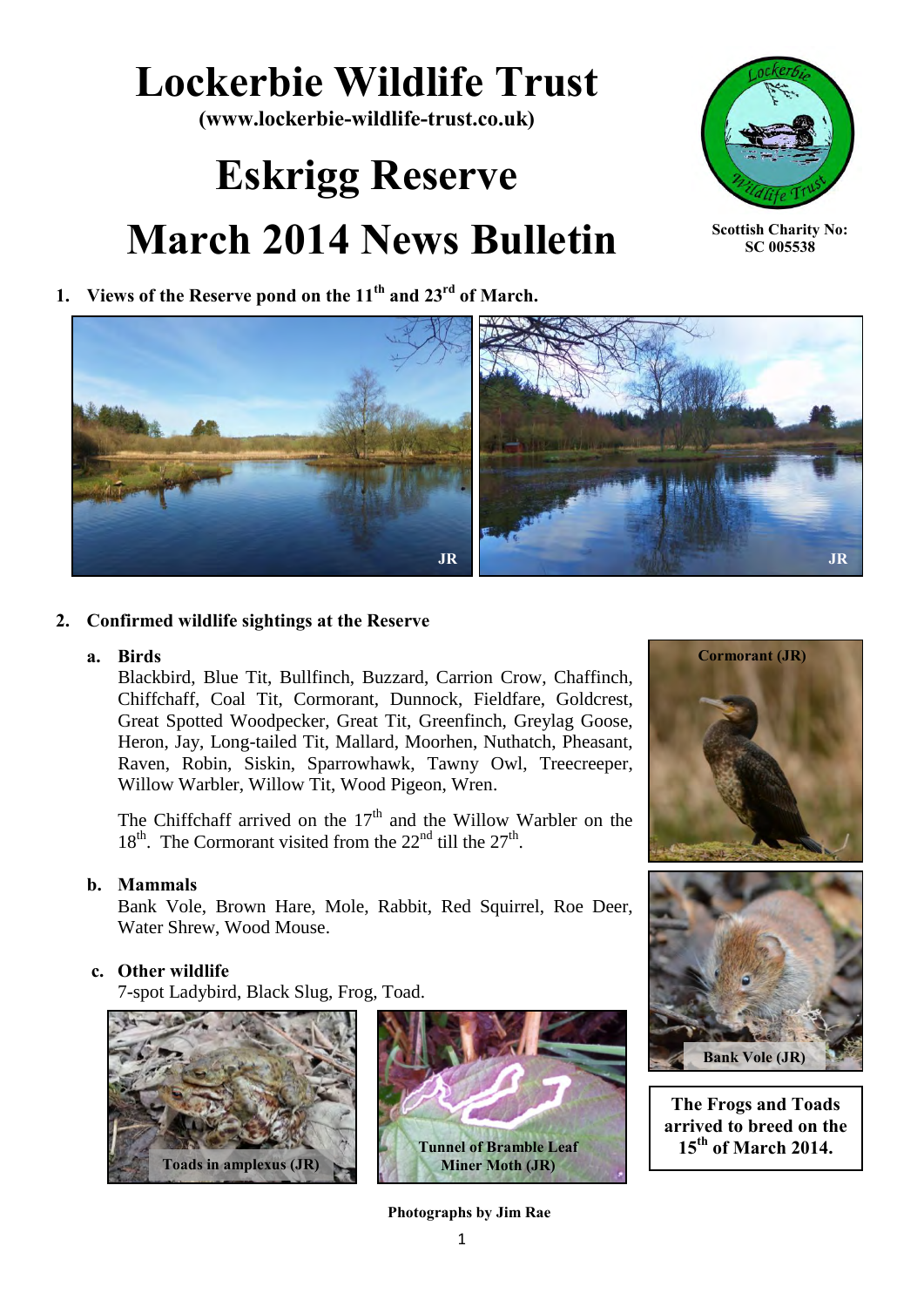### **3. March Photo-gallery**



**Photographs by Bob Little (BL) and Jim Rae (JR)**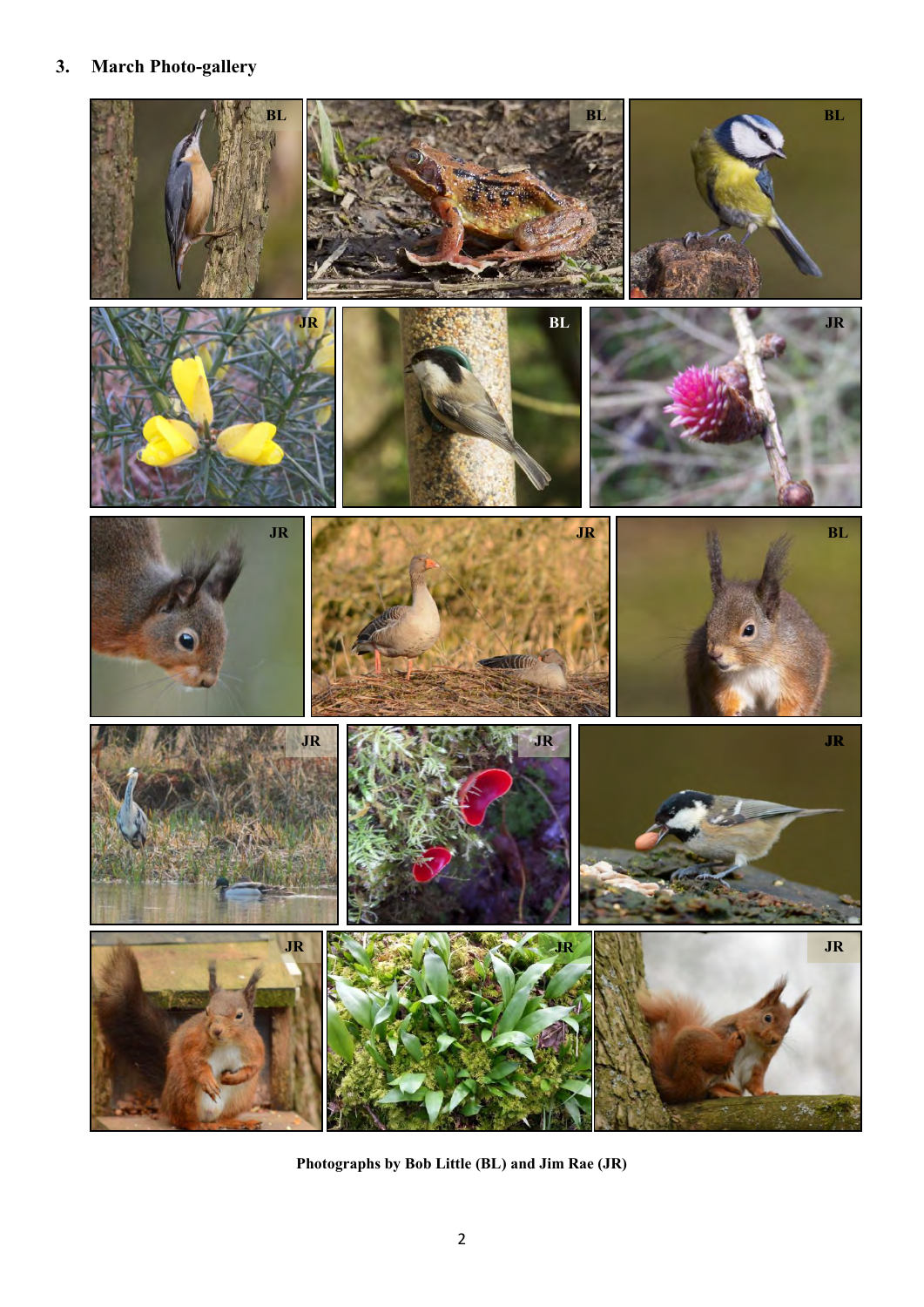#### **4. Maintenance work during March.**

**Mon. 3rd -** I replaced the broken lock on the window security shutter of the Centre.

**Tues. 4th -** Pamela Beeton and Ian Dunn helped fill in the potholes on the forest road.



**Fri. 7th -** I removed a crocus from the edge of the Reserve path. Every so often some well-meaning person introduces one or more garden plants to the Reserve. If you know who



is doing this, could you point out to them that the Trust is trying to stick to native wild species where possible?

Sat. 15<sup>th</sup> - The E-team (Althaia, Justine, Angus and Drew) helped with path construction and maintenance around the Reserve.

**Tues. 18th - Ian Dunn and Crispin McCreery** helped fill in yet more potholes on the forest road and then raked the Reserve path while I cleared the forest ditch running alongside the path.

**Tues. 25th - Pamela Beeton and Ian Dunn** helped me to remove weed from the pond then repair the door to the Red Squirrel Hide. The door had been left open and was damaged by the wind. We then fixed a bolt to the door, accessible from inside and out, so that users of the hide could keep the door closed and help prevent a repeat of the damage.







**Sat. 29th – The E-team (L to R – Drew, Angus and Althaia)**  cleaned and treated with preservative many of the timber structures within the Reserve, including the Red Squirrel Hide.





**Sun. 30th – Maintenance Day Sybille Spägele and David Hughes** helped me rake and weed the Reserve path from end to end.

#### **5. Planned Activities**

**Wed. 5th. – Wild Books on World Book Day** Free books were distributed around the Reserve for visitors to find, read and pass on.

#### **Photographs by Jim Rae**